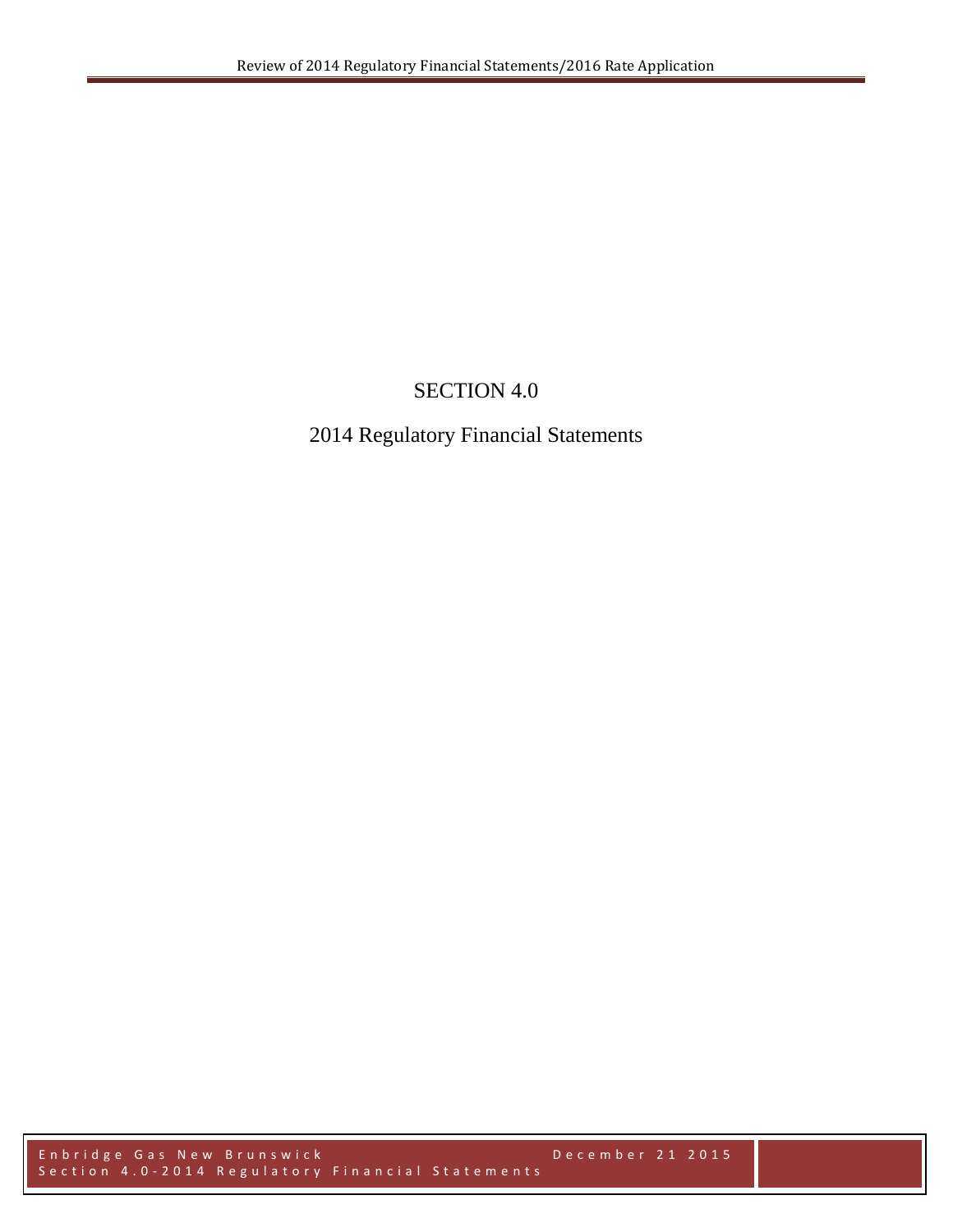## **4.0 2014 Regulatory Financial Statements**

 EGNB's 2014 Actuals have been filed as part of this Application and EGNB is seeking the Board's approval of the 2014 Regulatory Financial Statements, including the 2014 addition to the deferral account.

 EGNB has prepared the 2014 Regulatory Financial Statements in a similar format and manner to the 2013 review.

## Operating and Maintenance Target

 In the May 16, 2011 decision regarding EGNB's Financial Results and Natural Gas Sales at December 31, 2009, the Board established the requirement to assess EGNB's spending on a per GJ basis. In its April 17, 2014 Decision, the Board approved EGNB's operating and maintenance ("O&M") budget for 2014 of \$11.684 million excluding costs related to the contracted capacity on the Maritimes and Northeast pipeline, and a forecasted throughput of 6,402 TJs, resulting in an O&M spending target of \$1.83/GJ. The actual O&M spending per GJ for 2014 was \$1.73/GJ, \$0.10/GJ below the Board established target. This represents a reduction of \$0.07/GJ as compared to 2013. EGNB is appropriately managing O&M expenses. The actual O&M spending in 2013 was \$1.80/GJ and \$2.47/GJ in 2012.

#### Rate Rider

 The Board imposed Rate Rider during the months of February to April 2014 resulted in significant lost revenues for the public utility in 2014. Although partially offset by the colder than normal weather, the reduction in rates still resulted in revenues that were not sufficient to cover the Board approved revenue requirement.

#### Weather Normalization Data

 In its January 30, 2012 Decision regarding EGNB's 2010 Financial Review and 2012 Budget, the Board required that EGNB provide additional information relating to weather normalization if used as an explanation for revenue variances. EGNB has identified weather as a factor in explaining variances between 2014 Actuals and 2014 Budget. The weather normalized data is summarized in the table